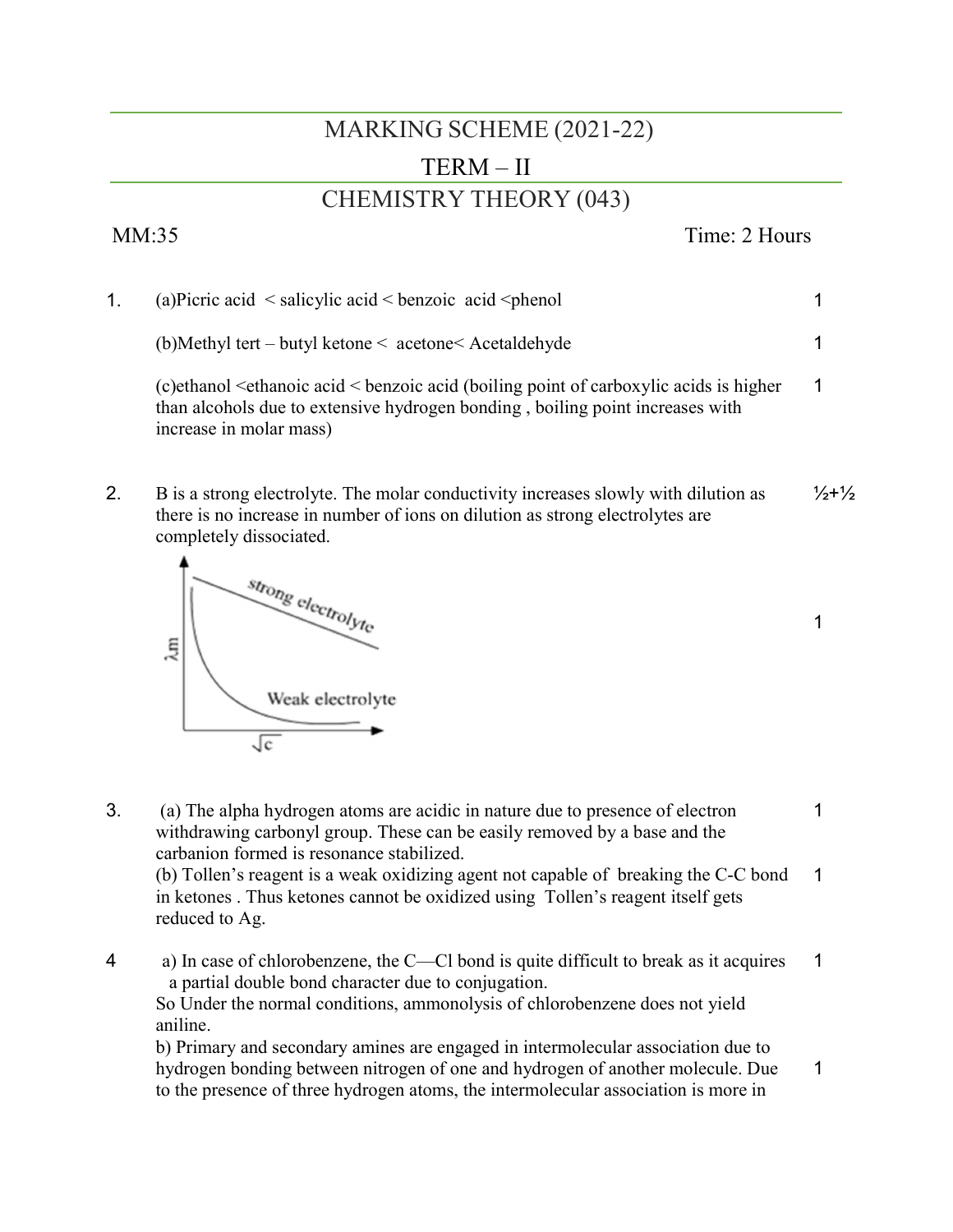primary amines than in secondary amines as there are two hydrogen atoms available for hydrogen bond formation in it.

c) During the acylation of aniline, stronger base pyridine is added. This done in order to remove the HCl so formed during the reaction and to shift the equilibrium to the right hand side. 1

### OR



5 (a) The colour of coordination compound depends upon the type of ligand and dd transition taking place . H2O is weak field ligand , which causes small splitting , leading to the d-d transition corresponding green colour , however due to the presence of ( en ) which ia strong field ligand , the splitting is increased . Due to the change in  $t_{2g}$  -e<sub>g</sub> splitting the colouration of the compound changes from green to blue. (b)Formula of the compound is  $[Co(H_2NCH_2CH_2NH_2)]_3$   $]_2$  (SO<sub>4</sub>)<sub>3</sub> 1

The hybridisation of the compound is:  $d^2sp^3$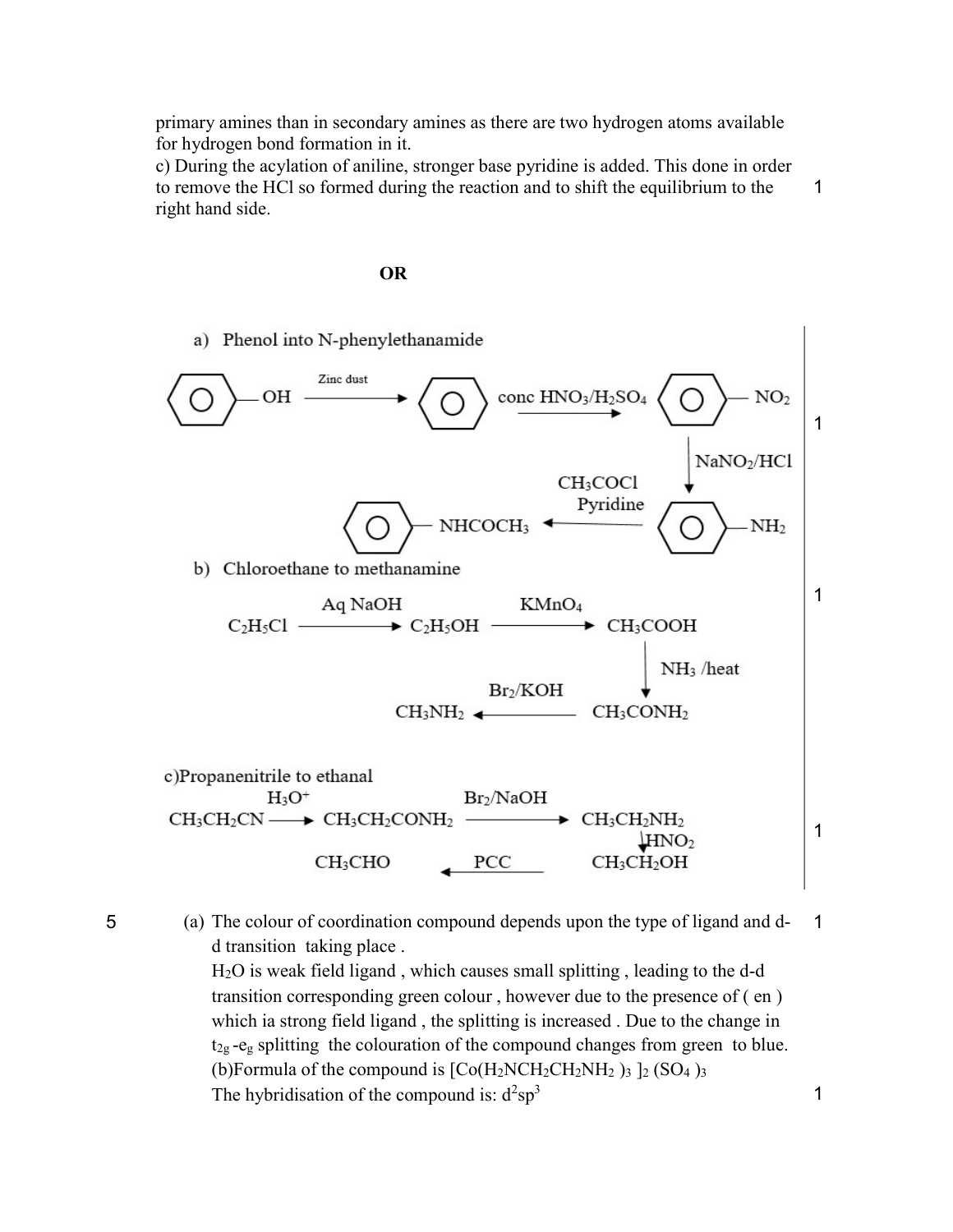#### OR

a)As the fourth electron enters one of the e<sub>g</sub> orbitals giving the configuration t<sub>2</sub>g<sup>3</sup> e<sub>g</sub><sup>1</sup> ,which indicates ∆o < P hence forms high spin complex.



6 (a) Ti is having electronic configuration [Ar]  $3d^2 4s^2$ . Ti (IV) is more stable as  $Ti<sup>4+</sup>$  acquires nearest noble gas configuration on loss of 4 e-. 1

(b)In case of transition elements, ions of the same charge in a given series show progressive decrease in radius with increasing atomic number.

As the new electron enters a d orbital each time the nuclear charge increases by unity. The shielding effect of a d electron is not that effective, hence the net electrostatic attraction between the nuclear charge and the outermost electron increases and the ionic radius decreases.

(c)Iron and Chromium are having high enthalpy of atomization due to the presence of unpaired electrons, which accounts for their hardness. However, Zinc has low enthalpy of atomization as it has no unpaired electron. Hence zinc is comparatively a soft metal.

7 Compound A is an alkene, on ozonolysis it will give carbonyl compounds. As both B and C have >C=O group,

B gives positive Fehling's test so it is an aldehyde and it gives iodoform test so it is so it has  $CH<sub>3</sub>C=O$  group. This means the aldehyde is acetaldehyde C does not give Fehling's test, so it is a ketone. It gives positive iodoform test so it is a methyl ketone means it has  $CH<sub>3</sub>C=O$  group

Compound A  $(C_5H_{10})$  on ozonlysis gives B  $(CH_3CHO) + C (CH_3COR)$ So "C" is CH<sub>3</sub>COCH<sub>3</sub>  $CH_3CH=C(CH_3)_2$  (i)O<sub>3</sub> (ii)  $Zn/H_3O^+$  $CH<sub>3</sub>CHO + CH<sub>3</sub>COCH<sub>3</sub>$ 

1

 $\frac{1}{2}$ 

1

1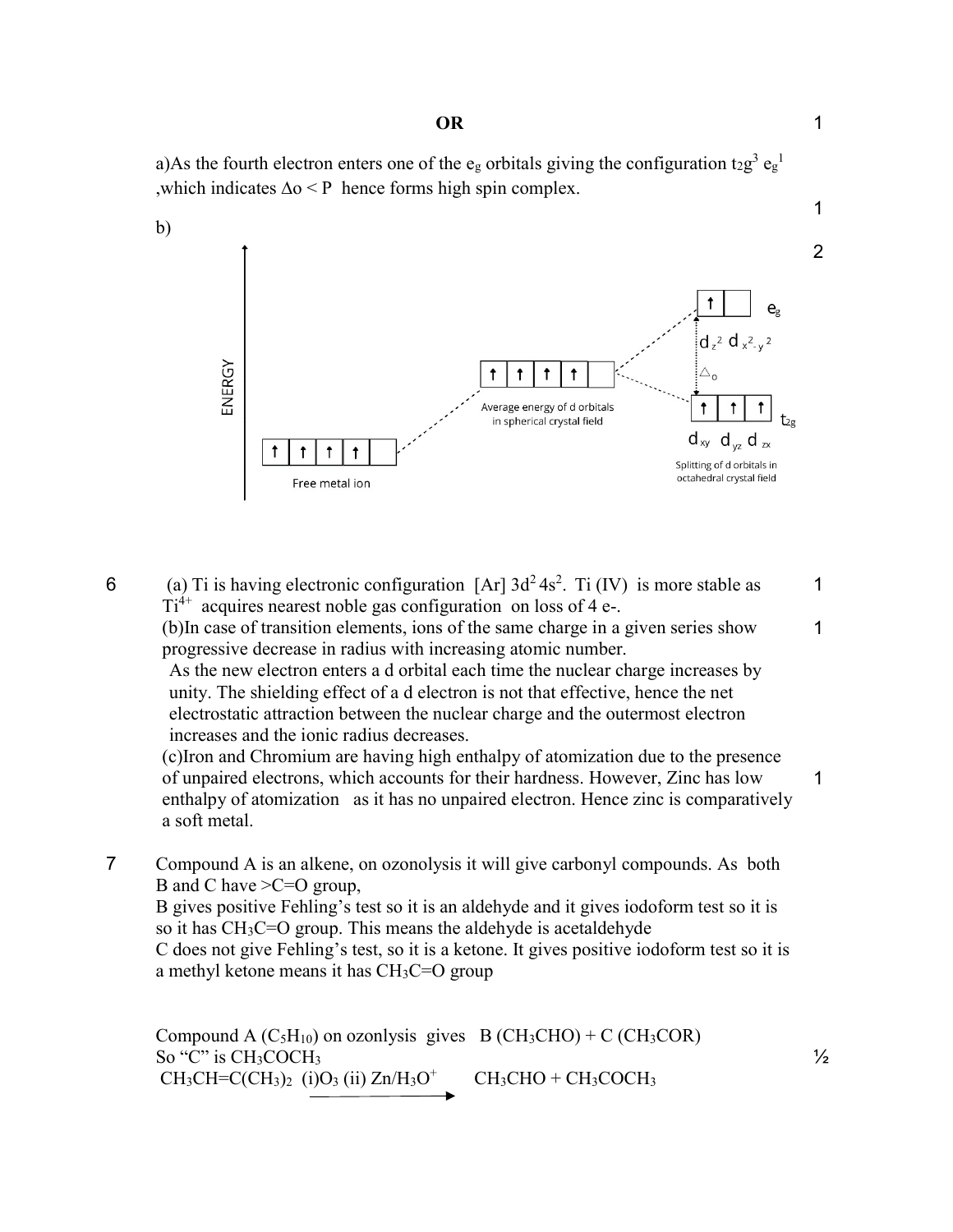|   | $CH_3CHO + 2Cu^{2+} + 5OH$ $\longrightarrow$ $CH_3COO + Cu_2O$ (red ppt) + 3H <sub>2</sub> O<br>$CH_3COCH_3 + 2Cu^{2+} + 5OH$<br>No reaction                                                           | $\frac{1}{2}$                                   |
|---|--------------------------------------------------------------------------------------------------------------------------------------------------------------------------------------------------------|-------------------------------------------------|
|   | $CH_3CHO + 3I_2 + 3$ NaOH $\longrightarrow$ CHI <sub>3</sub> (yellow ppt) + 3HI + HCOONa<br>$CH_3COCH_3 + 3I_2 + 3$ NaOH $\longrightarrow$ CHI <sub>3</sub> (yellow ppt) + 3HI + CH <sub>3</sub> COONa | $\frac{1}{2}$                                   |
|   | $A = CH3CH=C(CH3)2$<br>$B = CH3CHO$<br>$C = CH3COCH3$                                                                                                                                                  | $\frac{1}{2}$<br>$\frac{1}{2}$<br>$\frac{1}{2}$ |
| 8 | (a)electrodialysis<br>(b) purification of colloidal solution<br>(c) Yes. Dialysis is a very slow process to increase its speed electric field is applied                                               | 1<br>1<br>$\frac{1}{2} + \frac{1}{2}$           |
| 9 | (a) When N-ethylethanamine reacts with benzenesulphonyl chloride,<br>N, N-diethylbenzenesulphonamide is formed.                                                                                        | 1                                               |
|   | b) When benzylchloride is treated with ammonia, Benzylamine is formed which on<br>reation with Chloromethane yields a secondary amine,<br>N-methylbenzylamine.                                         | $\frac{1}{2} + \frac{1}{2}$                     |
|   | c) When aniline reacts with chloroform in the presence of alcoholic potassium<br>hydroxide,                                                                                                            | 1                                               |
|   | phenyl isocyanides or phenyl isonitrile is formed.<br><b>OR</b>                                                                                                                                        |                                                 |
|   | (i)<br>N-Ethyl-N-methylbenzenamine or N-Ethyl-N-ethylaniline                                                                                                                                           | 1                                               |
|   |                                                                                                                                                                                                        |                                                 |



10 Al(s)  $/Cd^{2+}$  (0.1M)  $// Al^{3+}$  (0.01M)  $/Cd(s)$ ½

$$
2\text{Al}(s) + 3\text{Cd}^{2+} \ (0.1\text{M}) \rightarrow 3\text{Cd}(s) + 2\text{Al}^{3+} \ (0.01\text{M})
$$
\n
$$
\text{Ecell} = \text{E}^{\circ}\text{cell} - \frac{0.059}{100} \log \frac{[\text{Al}^{3+}]^{2}}{[\text{Cl}^{3+}]^{3}}
$$

$$
\begin{array}{c}\n\text{nc} \\
\text{Ecell} = 1.26 - \frac{0.059}{6} \log \frac{(0.01)^2}{(0.1)^3}\n\end{array}
$$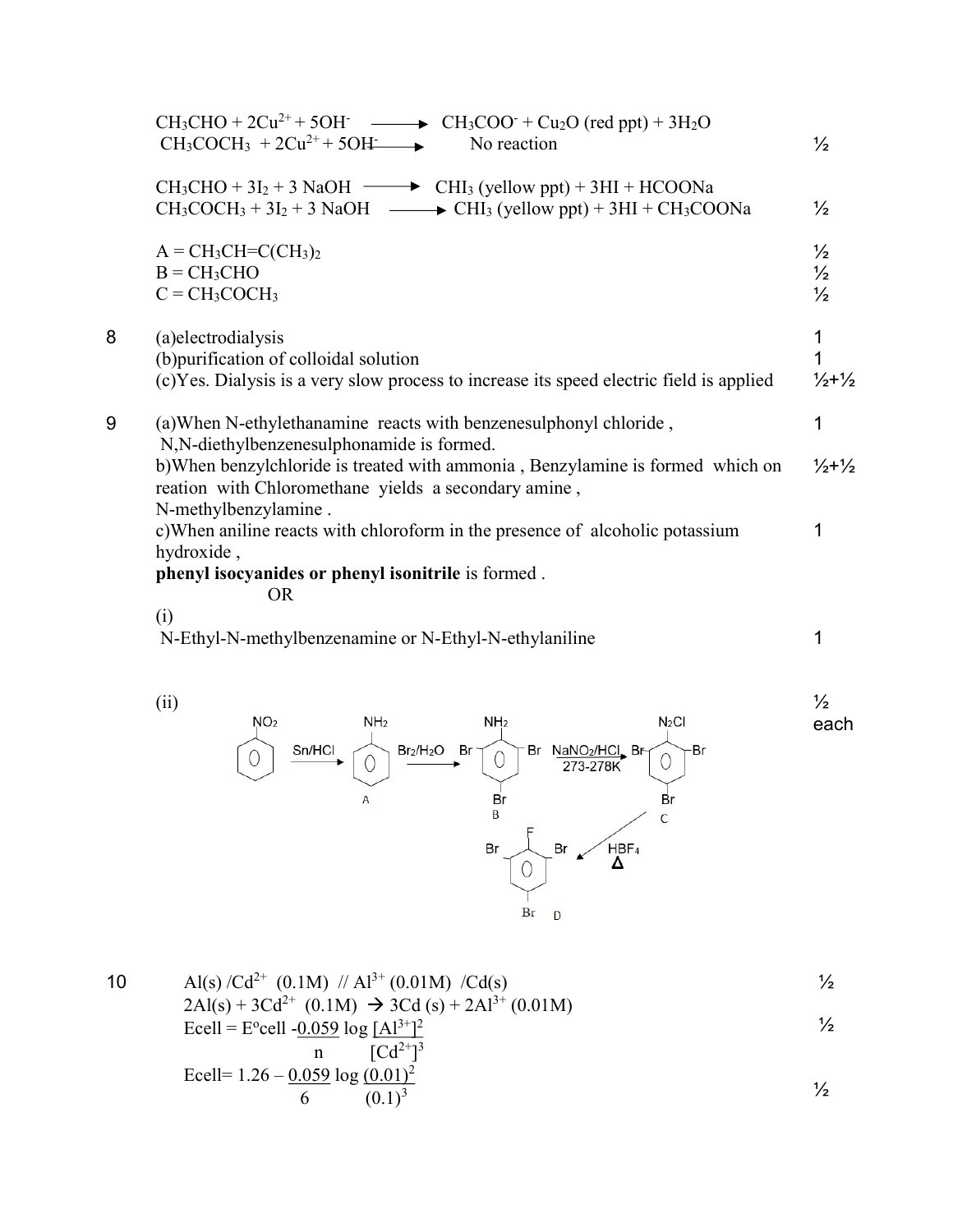|    | $= 1.26 - 0.059(-1)$                                                                                                                                                                                                                                                                                                | 1                            |
|----|---------------------------------------------------------------------------------------------------------------------------------------------------------------------------------------------------------------------------------------------------------------------------------------------------------------------|------------------------------|
|    | 6<br>$= 1.26 + 0.009$<br>$= 1.269 V$                                                                                                                                                                                                                                                                                | $\frac{1}{2}$<br>ans<br>unit |
| 11 | (a) The ability of fluorine to stabilize the highest oxidation state is attributed to<br>the higher lattice energy or high bond enthalpy.                                                                                                                                                                           | 1                            |
|    |                                                                                                                                                                                                                                                                                                                     | 1                            |
|    | (b) $Co2+$ has three unpaired electrons so it would be paramagnetic in nature, hence<br>$Co2+$ ion would be attracted to magnetic field.                                                                                                                                                                            |                              |
|    | (c) The transition elements of 5d series have intervening 4f orbitals. There is greater<br>effective nuclear charge acting on outer valence electrons due to the weak shielding<br>by 4f electrons. Hence first ionisation energy of 5 d series of transition elements are<br>higher than that of 3d and 4d series. | $\mathbf 1$                  |
|    | <b>OR</b>                                                                                                                                                                                                                                                                                                           | 1                            |
|    | a)Manganese is having lower melting point as compared to chromium, as it has<br>highest number of unpaired electrons, strong interatomic metal bonding, hence no<br>delocalisation of electrons.                                                                                                                    |                              |
|    | b) There is much more frequent metal – metal bonding in compounds of the heavy<br>transition metals i.e 4d and 5d series, whixh accounts for lower melting point of 3d                                                                                                                                              | 1                            |
|    | series.<br>c) Tungsten                                                                                                                                                                                                                                                                                              | 1                            |
| 12 | (a) Ratio of neutrons to protons is $2.3:1$ which is not the stable ratio of 1:1                                                                                                                                                                                                                                    | 1                            |
|    | (b)Age of fossils can be estimated by C-14 decay. All living organisms have C-14<br>which decays without being replaced back once the organism dies.                                                                                                                                                                | 1                            |
|    | (c) carbon-14 atoms decay to stable nitrogen atoms and potassium-40 atoms decay to<br>stable calcium                                                                                                                                                                                                                | $\mathbf 1$                  |
|    | $(d)t = 2.303/k \log(Co/Ct)$                                                                                                                                                                                                                                                                                        | $\frac{1}{2}$                |
|    | $Co = 20 g C t = ?$                                                                                                                                                                                                                                                                                                 |                              |
|    | $t = 10320$ years $k = 0.693/6000$ (half-life given in passage)                                                                                                                                                                                                                                                     |                              |
|    | substituting in equation:                                                                                                                                                                                                                                                                                           |                              |
|    | $10320 = 2.303 / (0.693/6000) \log 20 / Ct$<br>$0.517 = \log 20 / C$ t anli $\log (0.517) = 20 / C$ t                                                                                                                                                                                                               | $\frac{1}{2}$                |
|    | $3.289 = 20/Ct$                                                                                                                                                                                                                                                                                                     | $\frac{1}{2}$                |
|    | $Ct = 6.17 g$                                                                                                                                                                                                                                                                                                       | $\frac{1}{2}$                |
|    | <b>OR</b>                                                                                                                                                                                                                                                                                                           |                              |
|    | $t = 2.303/k \log(C_0/Ct)$                                                                                                                                                                                                                                                                                          | $\frac{1}{2}$                |
|    | $Co = 32 g Ct = 12$<br>$t = ?$ k = 0.693/6000 (half life given in passage)                                                                                                                                                                                                                                          |                              |
|    | substituting in equation:                                                                                                                                                                                                                                                                                           |                              |
|    | $t = 2.303 / (0.693/6000) \log 32/12$                                                                                                                                                                                                                                                                               | $\frac{1}{2}$                |
|    | $t = 2.303 \times 60000 / 0.693 \log 2.667$                                                                                                                                                                                                                                                                         | $\frac{1}{2}$                |
|    | $t = 2.303x6000x0.4260/0.693$                                                                                                                                                                                                                                                                                       |                              |

11